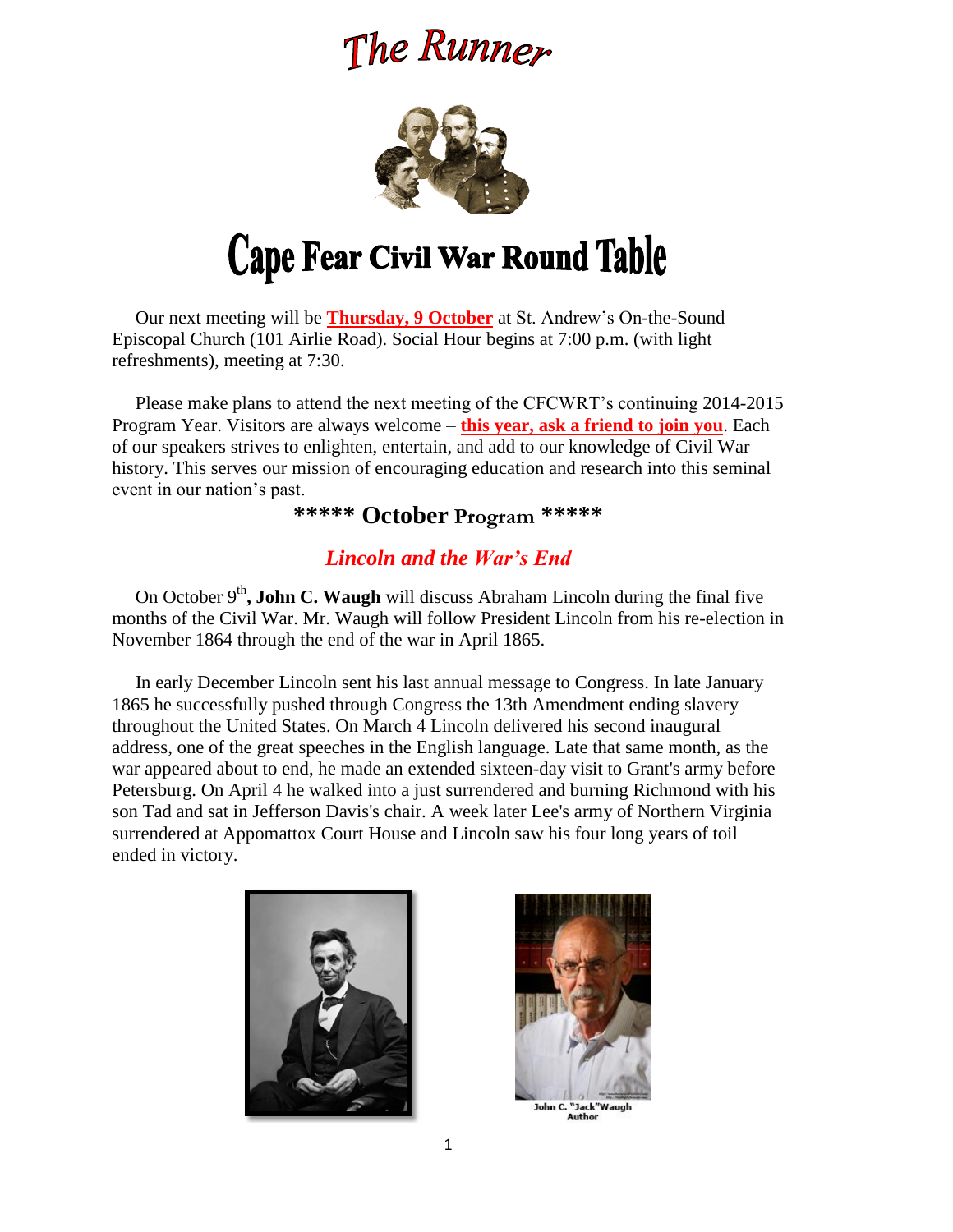John C. Waugh is a journalist turned historical reporter. For 17 years (1956 to 1973) he was a staff correspondent and bureau chief on The Christian Science Monitor. From 1973 to 1976, he was a media specialist on the staff of Republican Vice President Nelson Rockefeller of New York. For six years, 1983 to 1988, he was press secretary to Democratic U. S. Senator Jeff Bingaman of New Mexico. Between these stints in the newspaper and political worlds, and since, he has contributed to various magazines and periodicals, including *Civil War History, American Heritage, Civil War Times Illustrated, Columbiad, The Washington Post Book World, The New York Times, The New Republic, The Nation, The Los Angeles Times Magazine, The Boston Globe, The Boston Herald American*, and *Country Magazine*.

 Jack began writing history—books on the Civil War era in 1989, and has since written and published ten—six full-size narratives and four shorter works. He has also collaborated with two co-authors on a book about how historians work. He believes that covering the past is not unlike covering the present. The only difference is that all his sources are dead. He greatly prefers it that way. It also means he can return to his favorite century, the  $19<sup>th</sup>$ , on a daily basis.

#### **Editor**

## **\*\*\*\*\* Raffle Winners \*\*\*\*\***

#### **Raffle Master: Ed Gibson**

| The Maryland Campaign --------------------- John Moore        |
|---------------------------------------------------------------|
| With My Face to the Enemy ------------------- John Baldwin    |
| Unholy Sabbath -------------------------------- Martha Watson |
| Warrior Generals ------------------------------- W.G. Batson  |
|                                                               |

*Civil War on the Web ------------------------- Ed Gibson*

 If you have books, prints, or other items that you would like to donate to the CFCWRT Raffle, contact Ed Gibson [\(egibson759@aol.com\)](mailto:egibson759@aol.com) before our next meeting. The raffle is one of the components which allow the CFCWRT to fund our activities and our speakers. Please take part in our raffles by contributing items to the raffle or purchasing tickets.

# **\*\*\*\*\* Trivia Questions for October \*\*\*\*\***

**1 –** On March 4, 1865, Abraham Lincoln took his second oath of office. Who administered that oath of office?

**2 –** On April 4, 1865, President Lincoln and his son Tad visited Richmond. Lincoln visited the Confederate White House. What activity did Lincoln perform during his visit?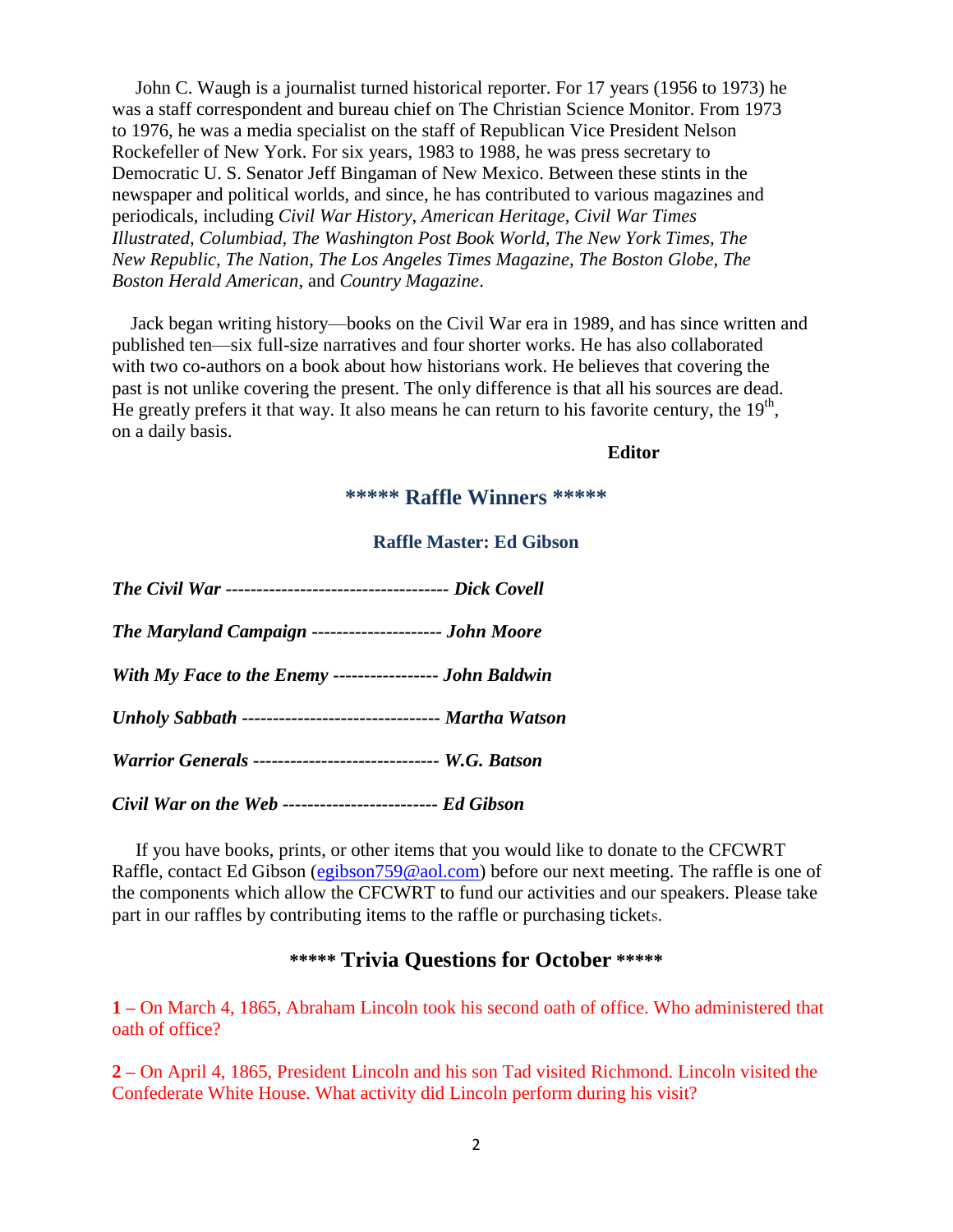**3 –** Who was Gibson J. Butcher?

**4 –** The United States Military Academy Class of 1846 began with 122 cadets in late June 1842. How many of these cadets met success in the rigors that was the academy and graduated four years later?

**5 –** The members of the Class of 1846 graduated just as the war with Mexico began. What was the fate of this "band of brothers" in the years between 1846 and 1865?

**6 –** What role did Secretary of War Edwin Stanton play in the operation of the Union prisoner of war camp at Pt. Lookout Maryland?

**7–** What was the largest prison camp during the war?



#### \*\*\*\*\* **Member News & Activities** \*\*\*\*\*

**Blockade Runner the** *Robert E. Lee*

 If you have member news or news about Civil War events that you think would be of interest to CFCWRT membership, send me an email with the details. Thanks.

**1 – September 27, 2014 – Fort Fisher State Historic Site: "The Most Terrible Storm of Iron and Lead**": Artillery at Fort Fisher, Saturday, 10 am - 4 pm. Free, and open to the public.

**2 – September 27, 2014 – In Remembrance of Rose O'Neal Greenhow.** A memorial service will be held at Oakdale Cemetery, 520 North 15<sup>th</sup> Street, beginning at 2:00 P.M. For more information, contact Martha Watson at mewdss@aol.com.

**3 – October 7, 2014 –** The Brunswick Civil War Round Table will meet on Tuesday – registration and refreshments: 6:30pm. Program begins: 7:00pm. They meet at the Trinity Methodist Church, 209 E. Nash Street, Southport.

Edward H. Bonekemper will present "**Lincoln and Grant and the Westerners Who Won the War."**

**4 – October 18, 2014 – Averasboro Battlefield & Museum:** The [Weekend](http://www.averasboro.com/Events/CivilWarLivingHistory.aspx) of October 18, 2014. **Civil War Living History, with members of the 22nd North [Carolina.](http://www.averasboro.com/Events/CivilWarLivingHistory.aspx)**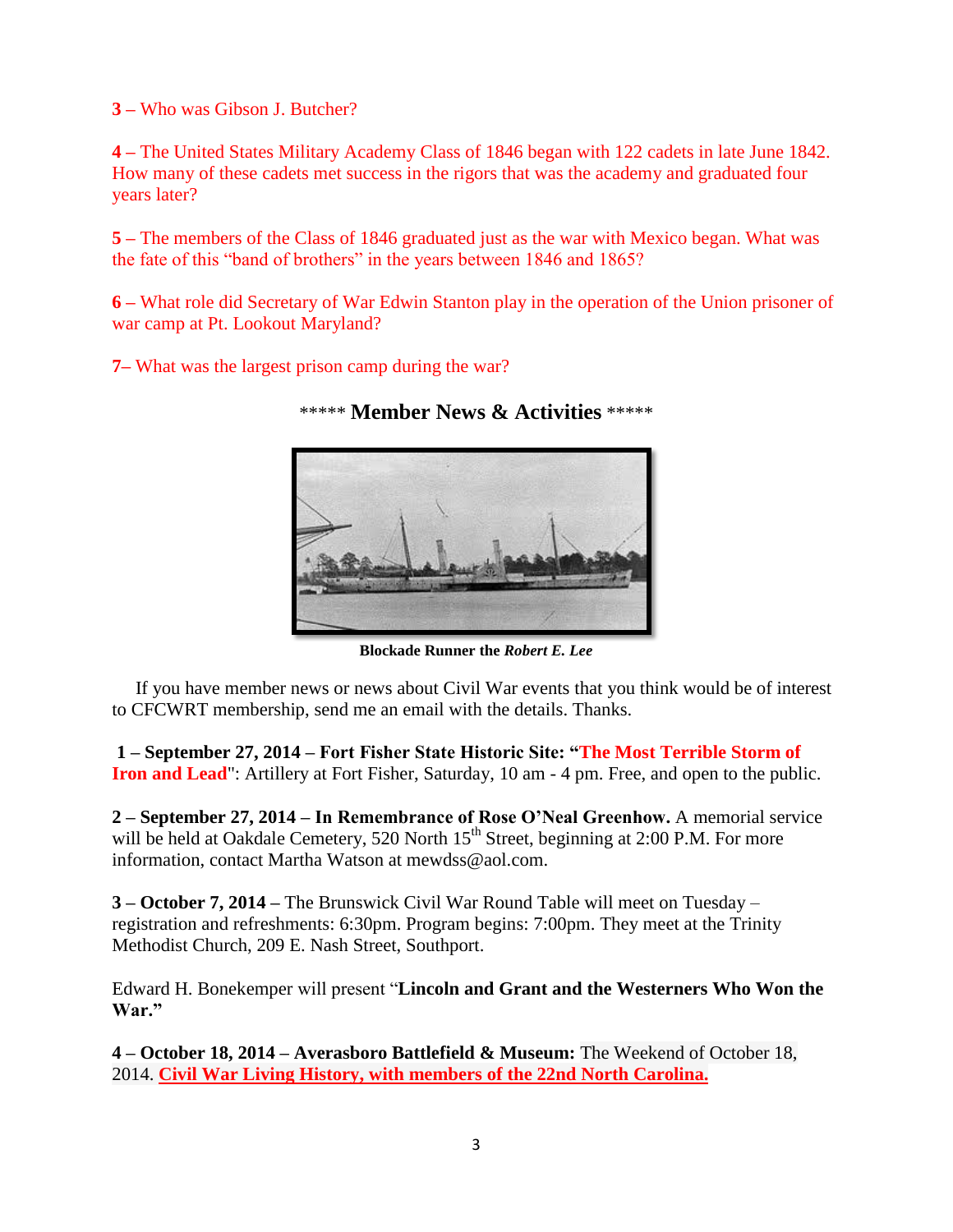# **5 – October 25, 2014 – Bentonville Battlefield State Historic Site: Fall Festival and Living History.** Saturday, 10 am - 4 pm.

Bring the family and celebrate fall at Bentonville Battlefield! Activities include hayrides, carnival games based on 19th century games, corn shucking contest, townball (19th century baseball), and more. Visitors will learn about 19th century farm life, and the chores that women and children were suddenly responsible for. Costumed civilian re-enactors will also discuss how their lives changed at the outbreak of war and the general 19th century civilian lifestyle. Demonstrations include open-hearth cooking, games, spinning, sewing, and more. There is no admission fee for these daytime activities.

# **\*\*\*\*\* October 1864 \*\*\*\*\***

 October 1864, the Confederate General Hood believed that the only way to fight Sherman was to confront him. In this he was supported by Jefferson Davis. Hood knew that constant retreating was demoralising his men. Hood's approach won the admiration and respect of the man he was trying to defeat - Sherman.

October 1<sup>st</sup>: The body of Rose O'Neal Greenhow was found on a beach near Wilmington, North Carolina. She was one of the foremost Confederate spies in Washington DC and passed onto General Beauregard the plans of General McDowell on the eve of what became known as the Battle of Bull Run. Fearing her ship might be boarded on her return from Europe, Greenhow took to a small boat to row ashore but it must have overturned and she drowned.



**Rose and "little" Rose**

General Hood decided that an offensive campaign was the only way ahead for him against Sherman. Hood decided that Sherman's supply lines were too long and therefore were vulnerable to attack.

October 2<sup>nd</sup>: Confederate troops cut the Western and Atlantic Railroad – an important part of Sherman's lines of communication.

October  $3<sup>rd</sup>$ : Jefferson Davis made a speech at Columbia, South Carolina, declaring that if everyone supported the work of Hood, he was confident that Sherman would be defeated.

Hood's men broke the track of the Chattanooga-Atlanta railroad, a further blow to Sherman.

October 4<sup>th</sup>: Hood's men destroy fifteen miles of railway near Marietta.

October 5<sup>th</sup>: Hood's men attacked Union positions that defended the railroad pass at Allatoona. The Confederate attack was defeated. Such was the importance of this victory, that Sherman sent a personal message of thanks to Major General J M Corse who commanded the Union troops at Allatoona.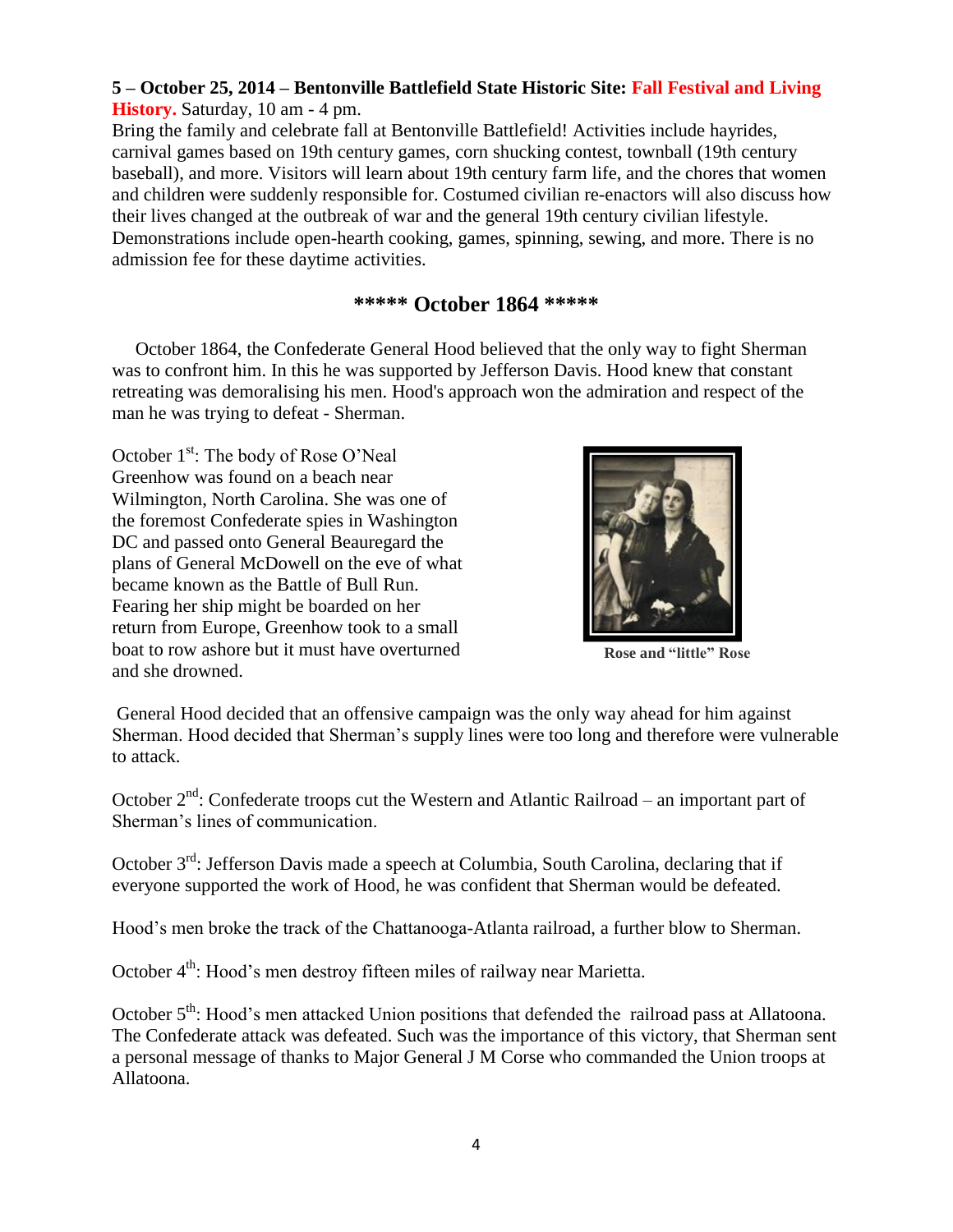October  $6<sup>th</sup>$ : General Thomas Rosser led a Confederate cavalry force against General George Custer at Brock's Gap. It failed.



**Thomas Lafayette Rosser and George Armstrong Custer – USMA Class of 1861**

October  $9<sup>th</sup>$ : Generals Custer and Lomax led a successful cavalry attack against Confederate positions in the Shenandoah Valley.

October  $13<sup>th</sup>$ : Maryland voted to abolish slavery within the state.

A Confederate force destroyed twenty miles of railway near Resaca.

October 18<sup>th</sup>: General Early decided to attack General Sheridan's army despite being heavily outnumbered. He knew that he could not simply just move and then move on still more. Not only could he not adequately feed his army, he knew that such a tactic was demoralising his men.

October  $19<sup>th</sup>$ : Early 10,000 men attacked Sheridan's 30,000 troops at Cedar Creek. Early's advance was disguised by fog and his attack achieved near total surprise. However, the early Confederate successes could not be sustained and by midday the exhausted Confederates withdrew. Early's army lost 3,000 men in total. The Union lost over 5,550 men in total but Sheridan's army could sustain this.

October 20<sup>th</sup>: Sheridan decided not to pursue Early as he no longer considered them to be a sustainable fighting force.

October  $22<sup>nd</sup>$ : Hood continued with his aggressive campaign against Sherman. However, he was aware that lack of supplies was becoming a major issue.

October 23<sup>rd</sup>: The South suffered a defeat at Brush Creek in Missouri. Both sides lost about 1,500 men.

October 26<sup>th</sup>: Sherman recognised that his opponent, Hood, was a highly able commander. He said of him: "He can turn and twist like a fox and wear out my army in pursuit."

Bloody Bill Anderson was killed in an ambush at Richmond, Missouri.

The last Confederate offensive in Missouri ended.

October 27<sup>th</sup>: General Grant launched an attack against Confederate positions in Petersburg but it was beaten back.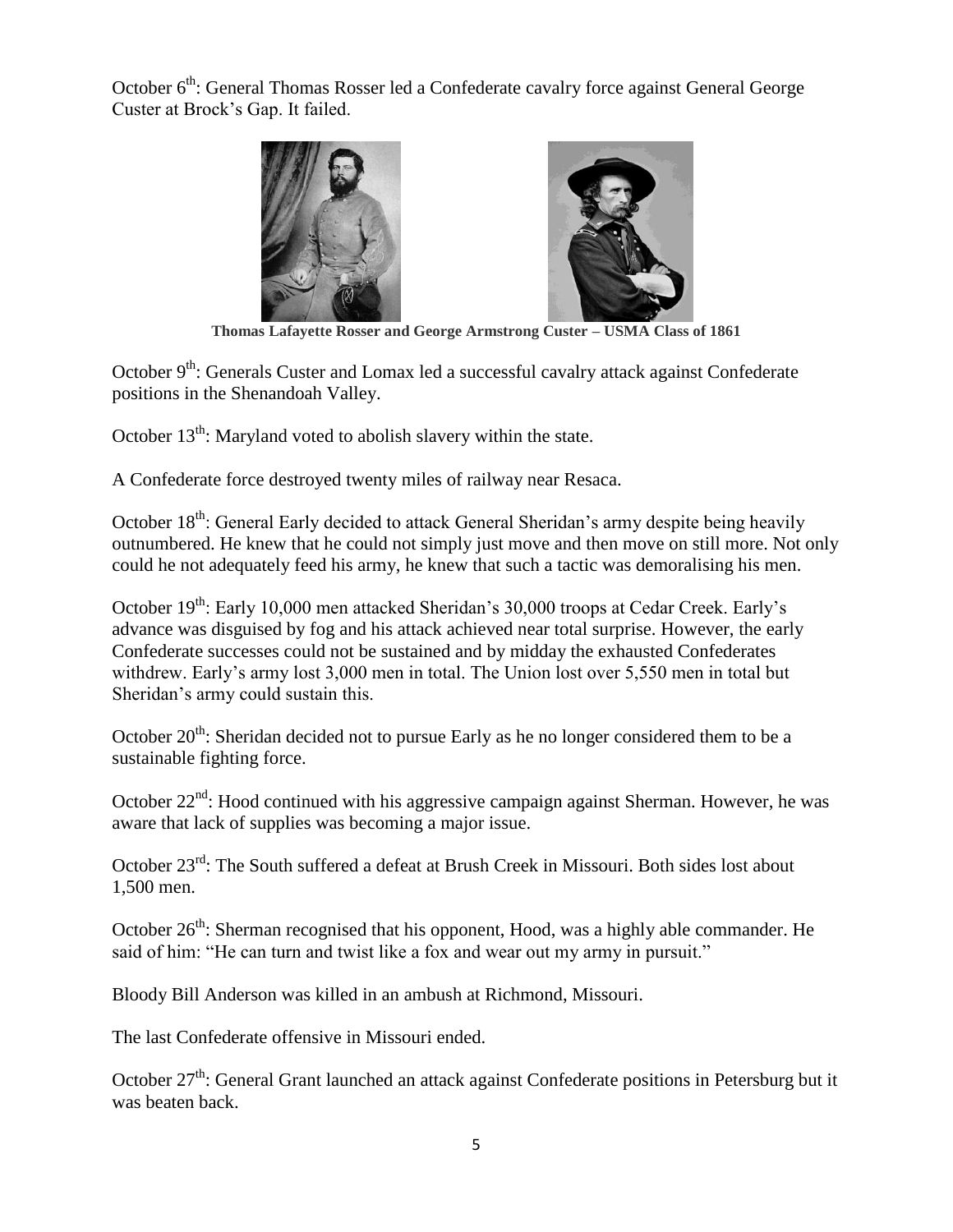October 31<sup>st</sup>: Hood's attempt to draw Sherman away from Atlanta failed. Hood's army was heading in one direction while Sherman's was heading further into the Confederacy.

Source: [http://www.historylearningsite.co.uk/October -1864-civil-war.htm](http://www.historylearningsite.co.uk/October%20-1864-civil-war.htm) (Accessed September 2, 2014).

# **\*\*\*\*\* Lincoln's Second Inaugural Address \*\*\*\*\***

 "**With malice toward none, with charity for all**……" These were among the most well known words used by any president. These words were used to signify what Lincoln's second term was going to accomplish – "**to bind up the nation's wounds**."

 I had never read the entire address. It is a short, but powerful document that discussed a need for faith, a need for ending slavery, and a need for a lasting peace.

#### *Fellow-Countrymen:*

 AT this second appearing to take the oath of the Presidential office there is less occasion for an extended address than there was at the first. Then a statement somewhat in detail of a course to be pursued seemed fitting and proper. Now, at the expiration of four years, during which public declarations have been constantly called forth on every point and phase of the great contest which still absorbs the attention and engrosses the energies of the nation, little that is new could be presented. The progress of our arms, upon which all else chiefly depends, is as well known to the public as to myself, and it is, I trust, reasonably satisfactory and encouraging to all. With high hope for the future, no prediction in regard to it is ventured.

 On the occasion corresponding to this four years ago all thoughts were anxiously directed to an impending civil war. All dreaded it, all sought to avert it. While the inaugural address was being delivered from this place, devoted altogether to *saving* the Union without war, insurgent agents were in the city seeking to *destroy* it without war—seeking to dissolve the Union and divide effects by negotiation. Both parties deprecated war, but one of them would *make* war rather than let the nation survive, and the other would *accept* war rather than let it perish, and the war came.

 One-eighth of the whole population were colored slaves, not distributed generally over the Union, but localized in the southern part of it. These slaves constituted a peculiar and powerful interest. All knew that this interest was somehow the cause of the war. To strengthen, perpetuate, and extend this interest was the object for which the insurgents would rend the Union even by war, while the Government claimed no right to do more than to restrict the territorial enlargement of it. Neither party expected for the war the magnitude or the duration which it has already attained. Neither anticipated that the *cause* of the conflict might cease with or even before the conflict itself should cease. Each looked for an easier triumph, and a result less fundamental and astounding. Both read the same Bible and pray to the same God, and each invokes His aid against the other. It may seem strange that any men should dare to ask a just God's assistance in wringing their bread from the sweat of other men's faces, but let us judge not, that we be not judged. The prayers of both could not be answered. That of neither has been answered fully. The Almighty has His own purposes. "Woe unto the world because of offenses; for it must needs be that offenses come, but woe to that man by whom the offense cometh." If we shall suppose that American slavery is one of those offenses which, in the providence of God,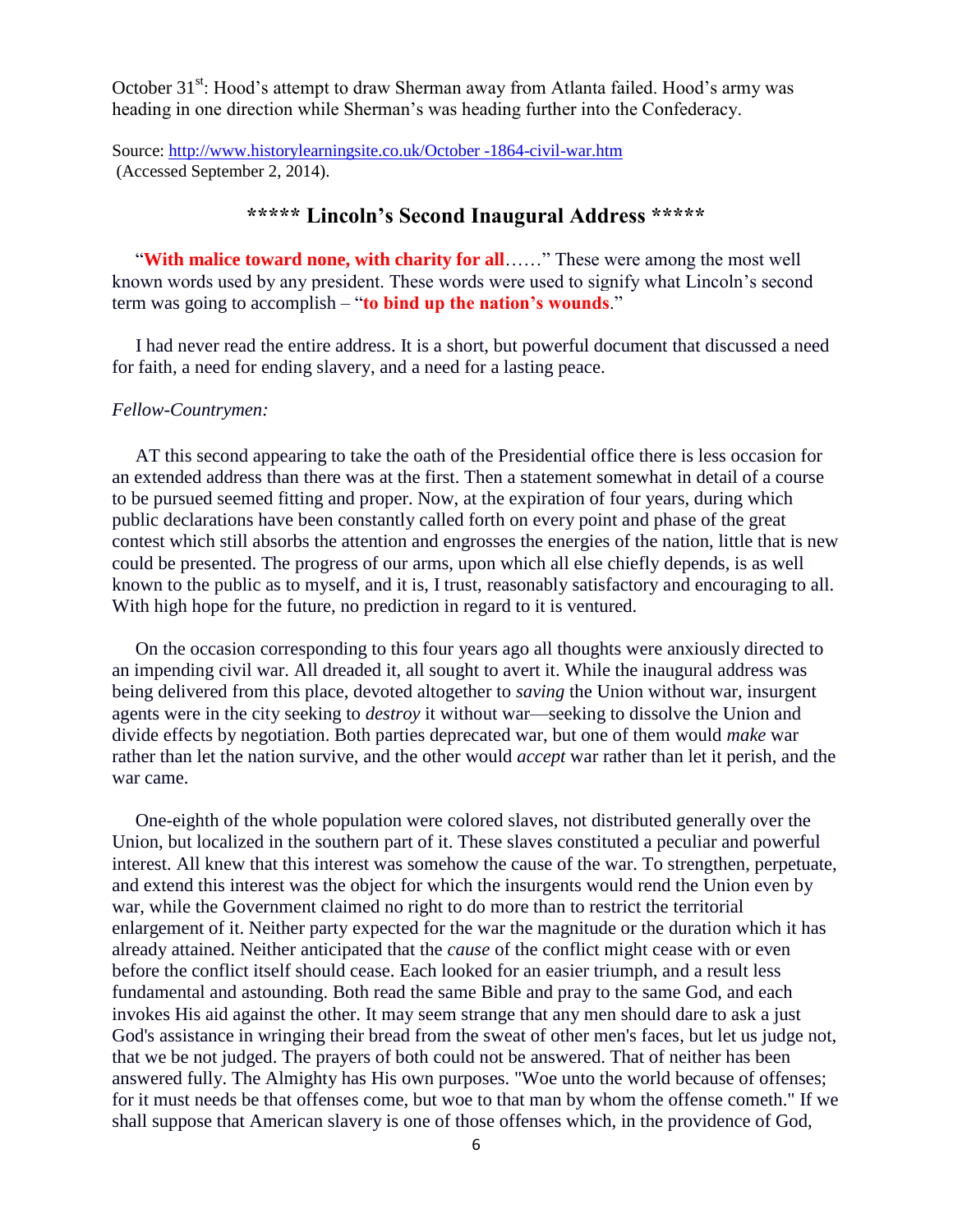must needs come, but which, having continued through His appointed time, He now wills to remove, and that He gives to both North and South this terrible war as the woe due to those by whom the offense came, shall we discern therein any departure from those divine attributes which the believers in a living God always ascribe to Him? Fondly do we hope, fervently do we pray, that this mighty scourge of war may speedily pass away. Yet, if God wills that it continue until all the wealth piled by the bondsman's two hundred and fifty years of unrequited toil shall be sunk, and until every drop of blood drawn with the lash shall be paid by another drawn with the sword, as was said three thousand years ago, so still it must be said "the judgments of the Lord are true and righteous altogether."

 With malice toward none, with charity for all, with firmness in the right as God gives us to see the right, let us strive on to finish the work we are in, to bind up the nation's wounds, to care for him who shall have borne the battle and for his widow and his orphan, to do all which may achieve and cherish a just and lasting peace among ourselves and with all nations.

Source:<http://www.bartleby.com/124/pres32.html> (Accessed September 19, 2014).



# **\*\*\*\*\* September Program \*\*\*\*\***

 **Richard Triebe's** research into the Union Prisoner Camp at Point Lookout, Maryland provided much information about the operation of this largest camp in the North. Richard began his program with descriptions of the prisoner exchange processes that existed early in the war. Neither North nor South was prepared for the prisoners who were taken during the large battles that began in 1861. Commanders on the field arranged exchanges as quickly as could be negotiated. The Dix-Hill Cartel established more formal exchange mechanics on July 22, 1862.

 In mid-1863, the Lincoln administration stopped prisoner exchanges in response to the failure of the Confederacy to include black soldiers with equal treatment in the exchange process. This action flooded both prison camps in the North and South with soldiers who endured horrid conditions in the poorly planned and equipped prisons. The Confederate government, which found it increasingly difficult to provision its own forces, found itself with thousands of Union prisoners. The results of the cessation of exchanges and the depredations endured by those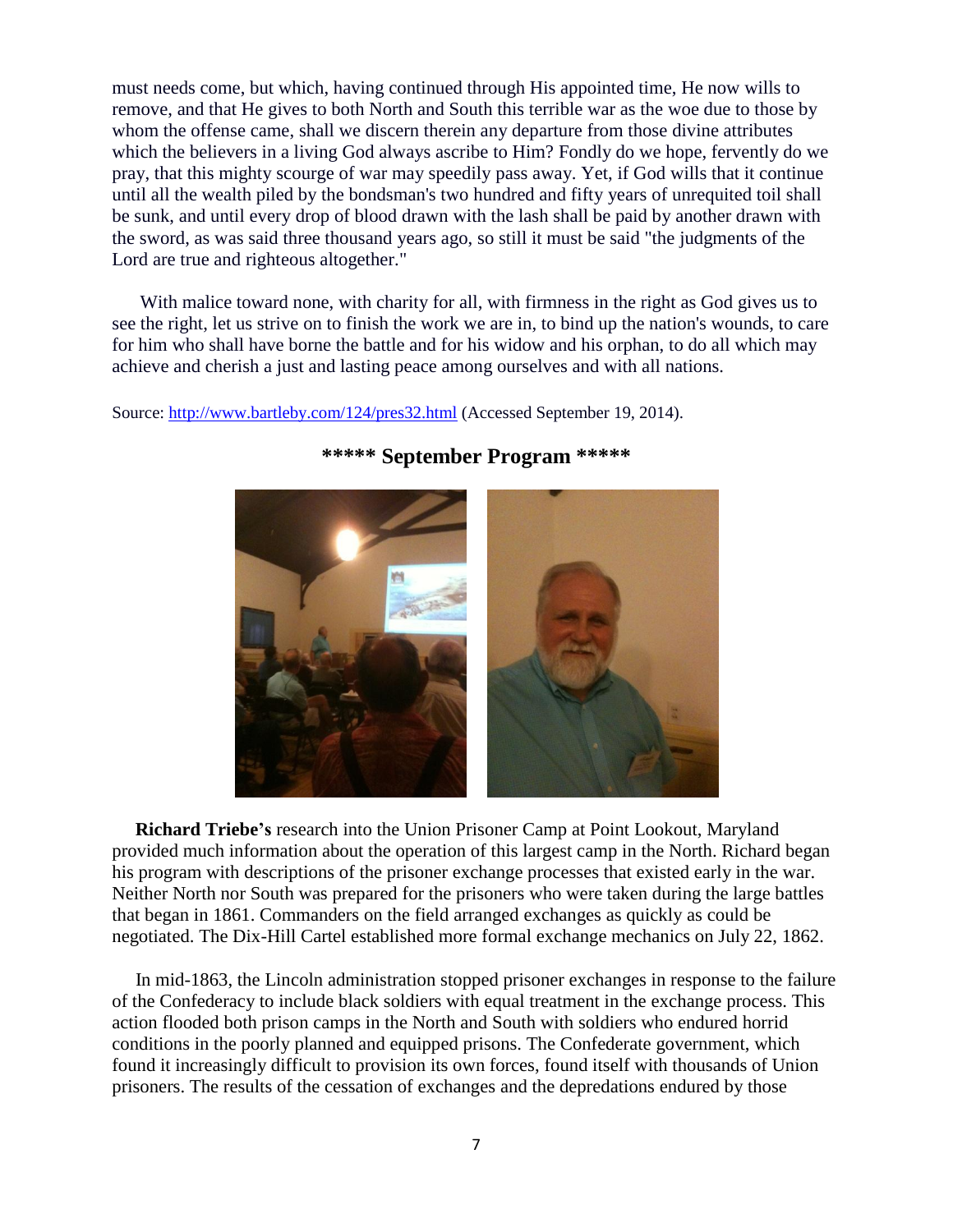unlucky enough to be taken prisoner caused further calls for retaliations against the offending governments.

 Point Lookout was designed for a population of 10,000 prisoners – 22,000 would be confined there at its largest. A total of 52,000 Confederates passed through its gates. As instructed by Secretary of War Edwin Stanton, Colonel William Hoffman, commander of Point Lookout, never ordered the construction of permanent barracks – the men lived in tents. Per Richard's research, approximately 3,800 men died during their captivity.

 For whatever reasons, the administration of prisons, North and South, was the most shameful failure during the American Civil War.

### **\*\*\*\*\* Civil War Ancestors \*\*\*\*\***

 Do you know what your ancestors did during the Civil War**?** Last month, **Bruce Patterson** shared the story of two members of his family.

 If you would like to share stories of your kinsman or kinswoman and their lives during or after the Civil War, forward a short article and I will include in The *Runner* so others may learn your family's history.



**\*\*\*\*\* Photographs – What Story Do They Tell? \*\*\*\*\***

Sgt. Andrew Martin Chandler of the 44<sup>th</sup> Mississippi Regiment and Silas Chandler posed for this tintype in 1861. This photograph was one of the most striking and enigmatic images recorded during the war. What was the true relationship between master and slave?

 An August 24, 2014 article in the *Washington Post* by Michael E. Ruane examined the photograph and part of its story. How the men were bound together will never be known, but Raune's article provided insight into the relationship and how it played out during and after the war.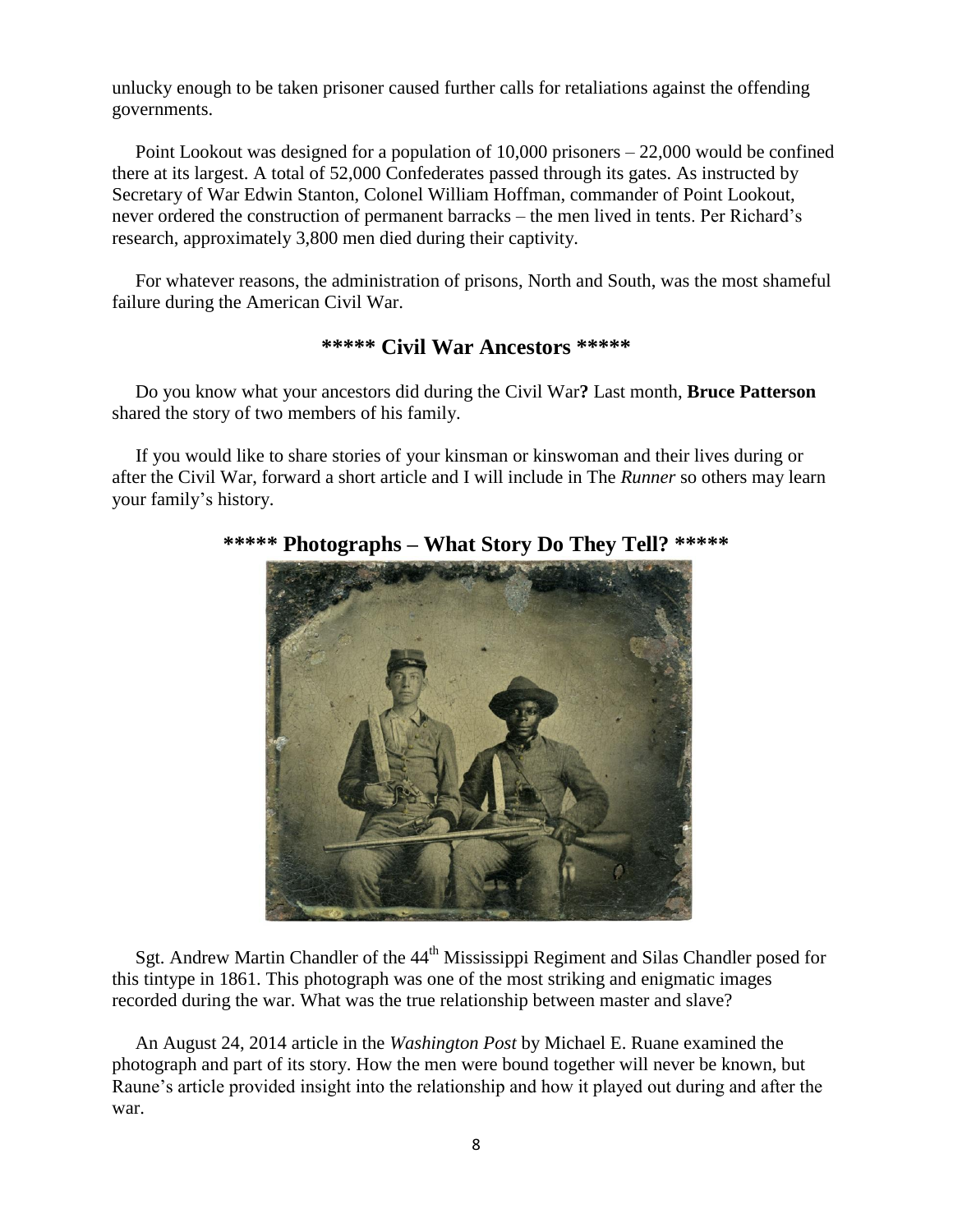The article also related how the picture was purchased from Andrew Chandler's great-greatgrandson, Andrew Chandler Battaile, by McLean collector Tom Liljenquist. Mr. Liljenquist added the Chandler photograph to the collection of over 1,200 Civil War era photographs he had previously donated to the Library of Congress.

 To read the complete article access the first site and to view this magnificent photograph collection access the Library of Congress site.

Source: [http://www.washingtonpost.com/local/library-of-congress-acquires-iconic-civil-war](http://www.washingtonpost.com/local/library-of-congress-acquires-iconic-civil-war-image-of-master-and-slave-headed-to-war/2014/08/24/0f74befc-29fc-11e4-8593-da634b334390_story.html?wpmk=MK0000200)[image-of-master-and-slave-headed-to-war/2014/08/24/0f74befc-29fc-11e4-8593](http://www.washingtonpost.com/local/library-of-congress-acquires-iconic-civil-war-image-of-master-and-slave-headed-to-war/2014/08/24/0f74befc-29fc-11e4-8593-da634b334390_story.html?wpmk=MK0000200) [da634b334390\\_story.html?wpmk=MK0000200,](http://www.washingtonpost.com/local/library-of-congress-acquires-iconic-civil-war-image-of-master-and-slave-headed-to-war/2014/08/24/0f74befc-29fc-11e4-8593-da634b334390_story.html?wpmk=MK0000200) and<http://www.loc.gov/pictures/collection/lilj/>





 **Confederate soldier and his dog Boy in Union zouave uniform with drum**

# **\*\*\*\*\* Trivia Questions for October \*\*\*\*\***

**1 –** On March 4, 1865, Abraham Lincoln took his second oath of office. Who administered that oath of office? Chief Justice Salmon Chase. Chase had been Secretary of the Treasury until his appointment to the Supreme Court during 1864.

Source:<http://www.bartleby.com/124/pres32.html> (accessed September 19, 2014).

**2 –** On April 4, 1865, President Lincoln and his son Tad visited Richmond. Lincoln visited the Confederate White House. What activity did Lincoln perform during his visit? Supposedly, Lincoln entered Jefferson Davis's office and sat in the Confederate president's chair. Lincoln also visited the State Capitol and Libby Prison.

Source:<http://www.nps.gov/rich/historyculture/lincvisit.htm> (accessed September 19, 2014).

**3 –** Who was Gibson Jackson Butcher? Gibson arrived at the United States Military Academy on June 3, 1842 as a member of the incoming class of 1846. Recommended by Virginia Congressman Samuel L. Hays, Butcher had placed higher on an examination than three other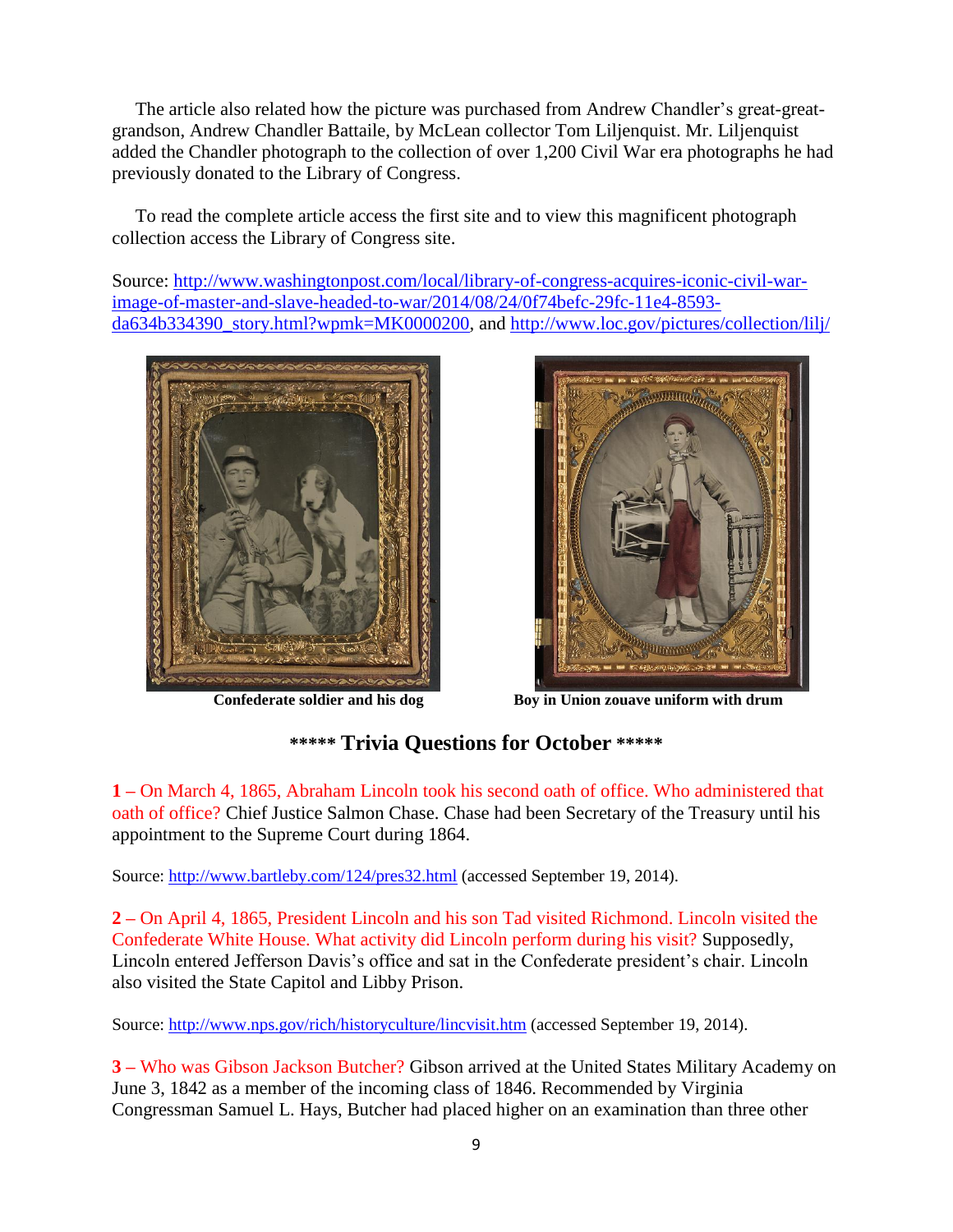hopefuls and he was expected to do well at the academy. Upon learning the discipline, the duties, the studying and marching that was to be his lot in the next four years, Gibson quietly and quickly departed West Point and returned to Virginia.

 Gibson arrived at his home in western Virginia. He soon visited Jackson's Mill and informed one of the examination hopefuls of his decision to forego the appointment to West Point. That hopeful was Thomas J. Jackson.

 Tom Jackson admitted that his lack of a formal education had left him "very ignorant." Jackson knew he would have to work extremely hard to obtain academic success. He had a strong desire to obtain the appointment and to earn an education at what former President Andrew Jackson had called "the best school in the world." Ladened with recommendations from Gibson Butcher and many others, Jackson headed to Washington, DC where he was to begin his journey into American history.

Source: John C. Waugh, *The Class of 1846 – From West Point to Appomattox: Stonewall Jackson, George McClellan and their Brothers* [New York: Ballentine Books, 1994], 3-7.

**4 –** The United States Military Academy Class of 1846 began with 122 cadets in late June 1842. How many of these cadets met success in the rigors that was the academy and graduated four years later? Captain Erasmus Keyes, a West Point instructor and 1832 graduate, described the academy as:

…. the only society of human beings I have known in which the standing of an individual is dependent wholly on his own merits as far as they can be ascertained without influence. The son of the poorest and most obscure man, being admitted as a cadet, has an equal chance to gain the honors of his class with the son of the most powerful and richest man in the country. All must submit to the same discipline, wear the same clothes, eat at the same table, come and go upon the same conditions. Birth, avarice, fashion and connections are without effect to determine promotion or punishment…. (a) model republic in all things saving respect to constituted authority and obedience to orders, without which an army is impossible.

 Among those 122 cadets were George B. McClellan, Darius N. Couch, John Gibbon, Ambrose Powell Hill, Dabney H. Maury, George E. Pickett, Jesse L. Reno, George Stoneman, Cadmus M. Wilcox and the last to enter, Thomas J. Jackson. After physical and mental examinations, 92 remained to begin the summer encampment on the plain at West Point. Thomas J. Jackson was the last name on the list of the 92 cadets who would begin classes.

When the four years of study were completed, 59 cadets graduated with the Class of 1846. George B. McClellan graduated  $2<sup>nd</sup>$ , Darius N. Couch  $13<sup>th</sup>$ , John Gibbon graduated in 1847, Ambrose Powell Hill graduated in 1847, Dabney H. Maury 37<sup>th</sup>, George E. Pickett 59<sup>th,</sup> Jesse L. Reno  $8<sup>th</sup>$ , George Stoneman 33<sup>rd</sup>, Cadmus M. Wilcox 54<sup>th</sup>, and Thomas J. Jackson 17<sup>th</sup>.

Source: John C. Waugh, *The Class of 1846 – From West Point to Appomattox: Stonewall Jackson, George McClellan and their Brothers* [New York: Ballentine Books, 1994], xiii –xvi.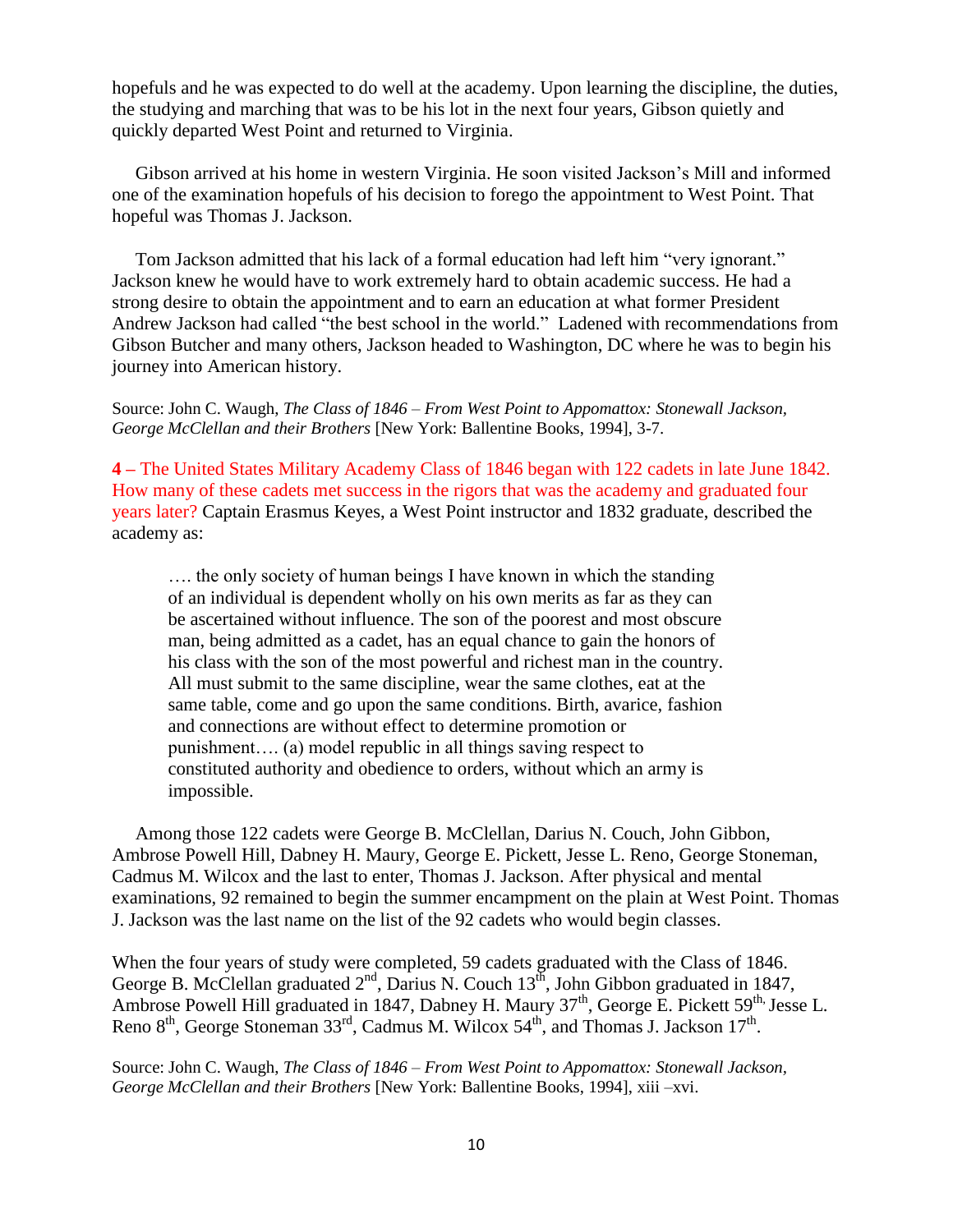**5 –** The members of the Class of 1846 graduated just as the war with Mexico began. What was the fate of this "band of brothers" in the years between 1846 and 1865? Fifty-three of the fiftynine fought in the Mexican War. Four died during that conflict. Two more died during the Indian Wars of the 1850s. Of the fifty-three who remained at the beginning of the Civil War, twelve became Union generals and ten became Confederate generals. One Union and three Confederate generals died during the Civil War.

Source: John C. Waugh, *The Class of 1846 – From West Point to Appomattox: Stonewall Jackson, George McClellan and their Brothers* [New York: Ballentine Books, 1994], x.

**6 –** What role did Secretary of War Edwin Stanton play in the operation of the Union prisoner of war camp at Pt. Lookout Maryland? As presented in Richard's program, Stanton was strongly opposed to secession and the Confederate government. He also favored harsh treatment of Confederate prisoners in retaliation for the conditions that Union prisons had endured in the southern prisons. To that end, Stanton forbad the construction of permanent housing structures at Point Lookout.

> OFFICE COMMISSARY-GENERAL OF PRISONERS, Washington, D.C., October 17, 1863

Brig. Gen. G. Marston *Commanding Depot of Prisoners, Point Lookout, Md.:*

GENERAL: Your plans and estimates for barracks at Point Lookout have been submitted to the Secretary of War, but he declines at this time to order the barracks constructed. It will, therefore, be necessary to have on hand a supply of tents to meet any unexpected arrival of prisoners, and I have, therefore, to request you will make requisition for sufficient tents, with what you have on hand, to accommodate 10,000 prisoners………………

Very respectfully yours, your obedient servant,

W. HOFFMAN

*Colonel Third Infantry and Commissary-General of Prisoners*

Source: OR Series II Vol. VI, page 390.

 Again per Richard's talk, Stanton was not the only one who felt retaliation was needed for the miserable conditions in southern prisons. Senator Benjamin Wade and others pushed through Congress a resolution that called for harsh treatment of the rebels, enlisted and especially officers.

**7 –** What was the largest prison camp during the war? Camp Sumter at Andersonville, Georgia was designed to hold 10,000 Union prisoners – at its largest, more than 30,000 men were confined to what was best described as a "hell-on-earth." Approximately 13,000 men died. Camp commander, Captain Henry Wirz, was hung in Washington, D.C. on November 10, 1865 for his actions against Union prisoners confined at Camp Sumter.

Source:<http://www.history.com/topics/american-civil-war/andersonville> (accessed September 14, 2014).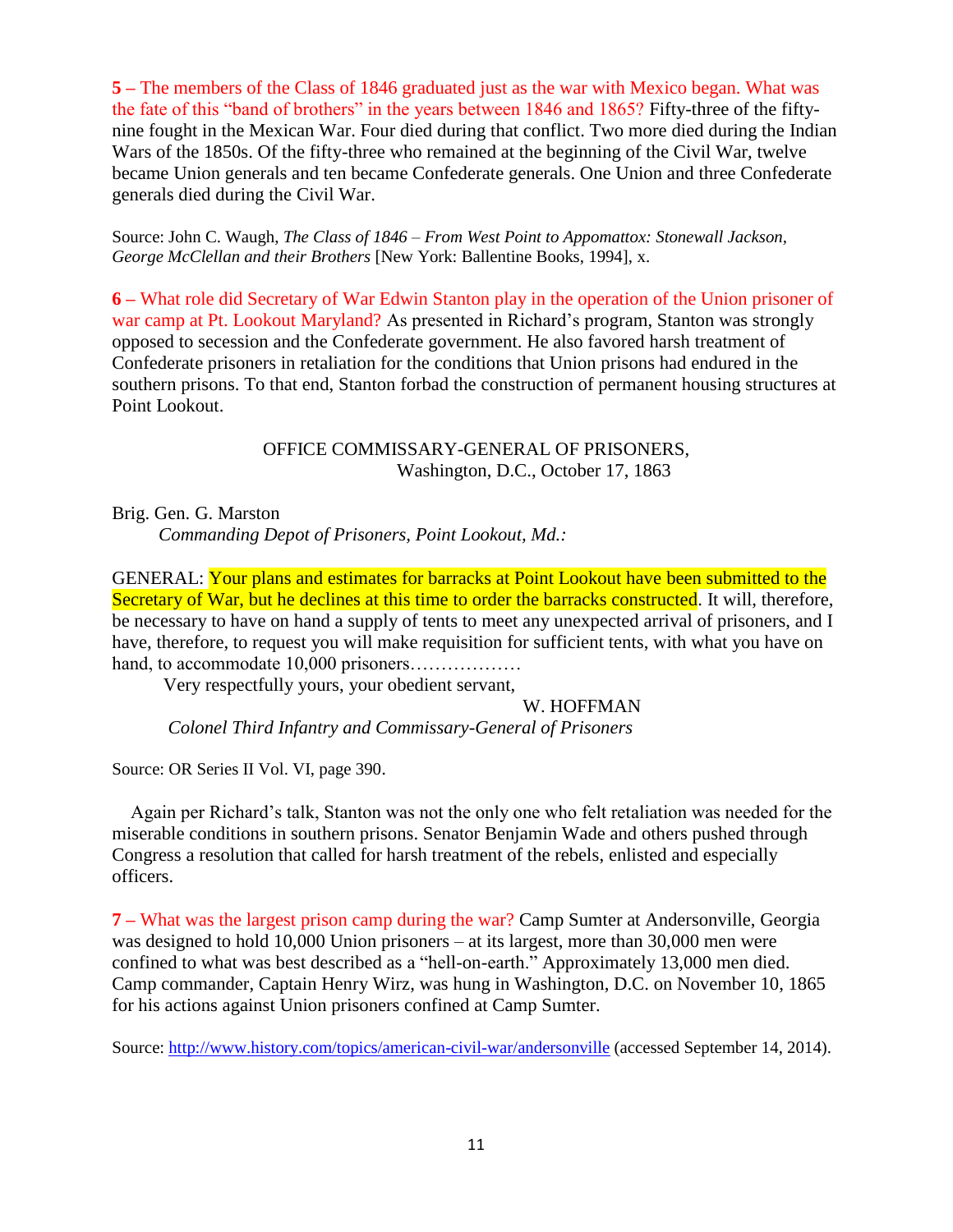# **\*\*\*\*\* Thoughts \*\*\*\*\***

 On September 15, 2014, President Obama announced that **Lt. Alonzo H. Cushing**,  $4<sup>th</sup>$ United States Artillery. Battery A Artillery Brigade,  $2<sup>nd</sup>$  Army Corps was to receive the Medal of Honor for his actions on July 3, 1863 at the Battle of Gettysburg. "During the advance, he was wounded in the stomach as well as in the right shoulder. Refusing to evacuate to the rear despite his severe wounds, he directed the operation of his lone field piece, continuing to fire in the face of the enemy," the White House statement said. "With the rebels within 100 yards of his position, Cushing was shot and killed during this heroic stand." This award came 151 years after the event and after its approval in the 2014 Defense authorization bill.



**Alonzo H. Cushing**

 Congressional approval was needed because referrals for a Medal of Honor were supposed to be made within two years of the event. Former Senator Jim Webb of Virginia had long opposed the award for actions so long past. "As a point of observation, the Confederate Army lost more than 250,000 dead — one third of its soldiers — and received no Medals of Honor," Webb wrote in a letter to other senators in 2012. "While one would never wish to demean any act of courage, I believe that the retroactive determination in one case would open up an endless series of claims. The better wisdom for this body would be to leave history alone."

 Webb had retired from the Senate and the language that Wisconsin Representative Ron Kind inserted in the 2014 Defense authorization bill found no opposition.

**What do you think?** Should history have "been left alone" or should the brave actions of a young artillery officer have been formally recognized? Senator Webb's remarks that Confederates "received no Medals of Honor" was indeed strange, and could lead to many other comments; however, a more pertinent question, Why was Cushing not nominated by his peers during or after the war? For actions during the war, over 1500 Medals of Honor were awarded to Union men and woman…….. some of these medals were afterwards revoked. Why did the War Department not honor Cushing before the passage of 151 years?